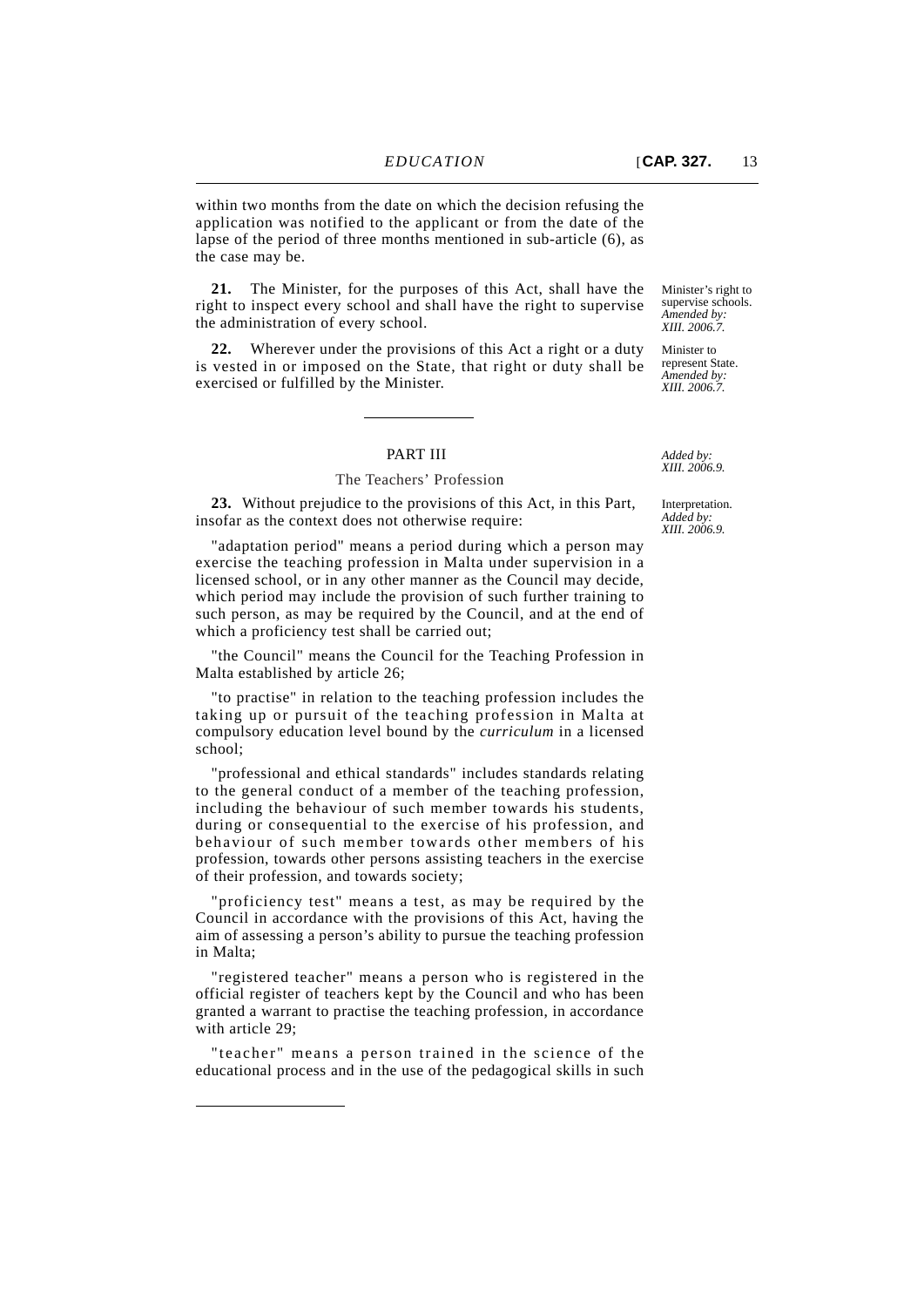manner that such person has the skill to create an environment which motivates every student and succeeds to teach such student effectively by motivating his aspirations for the highest values in life and help him develop creative and thinking skills according to his age, his physical and intellectual development, and according to the potential of his skills and talents with the final aim that the student is trained to become a lifelong learner:

Provided that, for the purposes of this Part, and insofar as not otherwise provided in any other law, "teacher" does not include a Kindergarten or Learning Support Assistant, a teacher in a school teaching a language as a foreign language, or any person who renders a teaching service in cultural, sport and religious sectors, insofar as this teaching is not being imparted as an integral part of compulsory education in terms of the *curriculum* in a licensed school;

"warrant" means a warrant issued under article 24;

"temporary warrant" means a temporary warrant issued under article 25.

Warrant required to practise profession. *Added by: XIII. 2006.9.*

**24.** (1) Subject to the provisions of this Part, no person shall exercise the teaching profession against remuneration or hold himself to be professionally qualified to do so unless such person is the holder of a warrant issued under this Act.

(2) A person shall not qualify for a warrant unless such person -

- (*a*) is a Maltese citizen, or is otherwise permitted to work in Malta under any law; and
- (*b*) is of good conduct; and
- (*c*) has full legal capacity; and
- (*d*) is in possession of
	- (i) a Degree of Bachelor in Education; or
	- (ii) a Degree of Bachelor together with a Post-Graduate Certificate in Education; or
	- (iii) a Doctorate, or a Bachelor's Degree and a Master's Degree, together with a certificate of a pedagogical course organised by the Directorate for Educational Services established by article 10 or by any other institution which is recognised by the Council; or
	- (iv) any other professional qualification as the Council may deem comparable; and
- (*e*) satisfies the Council that he has received adequate experience in the practice of the teaching profession under supervision in a licensed school, or in any other manner as the Council may decide, for an aggregate period of at least two scholastic years full-time or its equivalent in part-time following the completion of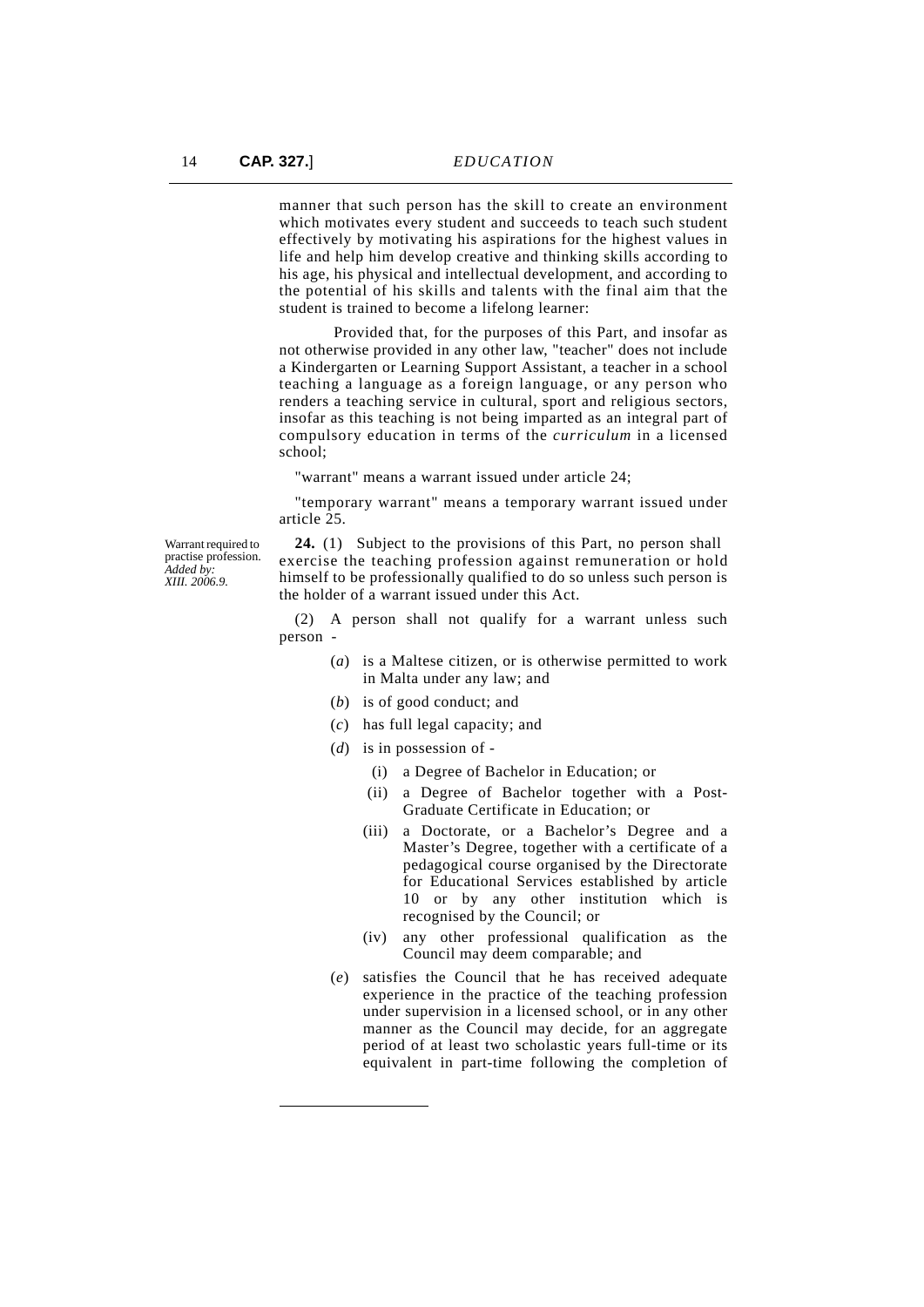such degree or such other professional qualification as hereabove mentioned, and for the purposes of this paragraph the practice by such teacher of the profession to acquire the above mentioned experience shall be deemed to be practice in accordance with this Act.

(3) The Post-Graduate Certificate in Education, Bachelor's Degree, Masters Degree and Doctorate mentioned in paragraph  $(d)(i)$ , (ii) and (iii) in the the preceding subarticle shall be a Post-Graduate Certificate in Education, a Bachelor's Degree, a Master's Degree and a Doctorate awarded by the University of Malta.

(4) The Minister may prescribe, instead of any of the requirements established under the foregoing provisions of this article, other requirements in terms of any international or multinational treaty or agreement entered into by Malta or with the provisions of any legislation the binding force of which derives from any such treaty or agreement.

(5) Without prejudice to any provision made by or under the Mutual Recognition of Qualifications Act, where the duration of a course leading to the professional qualification possessed by an applicant is less than the duration for the course leading to the Degree conferred by the University of Malta or when the experience referred to in subarticle  $(2)(e)$  is less than two years, the Council may require the applicant to undertake such adaptation period not exceeding twice the shortfall, as the Council may specify. In addition the Council may also submit the applicant to a proficiency test.

**25.** Notwithstanding anything contained in the provisions of this Part, the Minister may award a temporary warrant having a validity of one year, that may be renewed to any person who, in the discretion of the Minister, has the necessary proficiency to teach in Malta.

**26.** (1) There shall be a Council to be known as the Council for the Teaching Profession, which shall be composed of the following members:

- (*a*) a President appointed by the Minister from amongst persons who have served, or who have the qualifications to serve, as magistrate or judge;
- (*b*) three registered teachers who have practised the profession of teacher for not less than eight years, appointed by the Minister, two of whom will be chosen in respect of one of them from among the officials of the Directorate for Quality and Standards in Education and the other from among the officials of the Directorate for Educational Services established under Part II of this Act;
- (*c*) four registered teachers who have practised the profession of teacher for not less than eight years,

Temporary warrant. *Added by: XIII. 2006.9.*

Council for the Teaching Profession in Malta. *Added by: XIII. 2006.9.*

Cap. 451.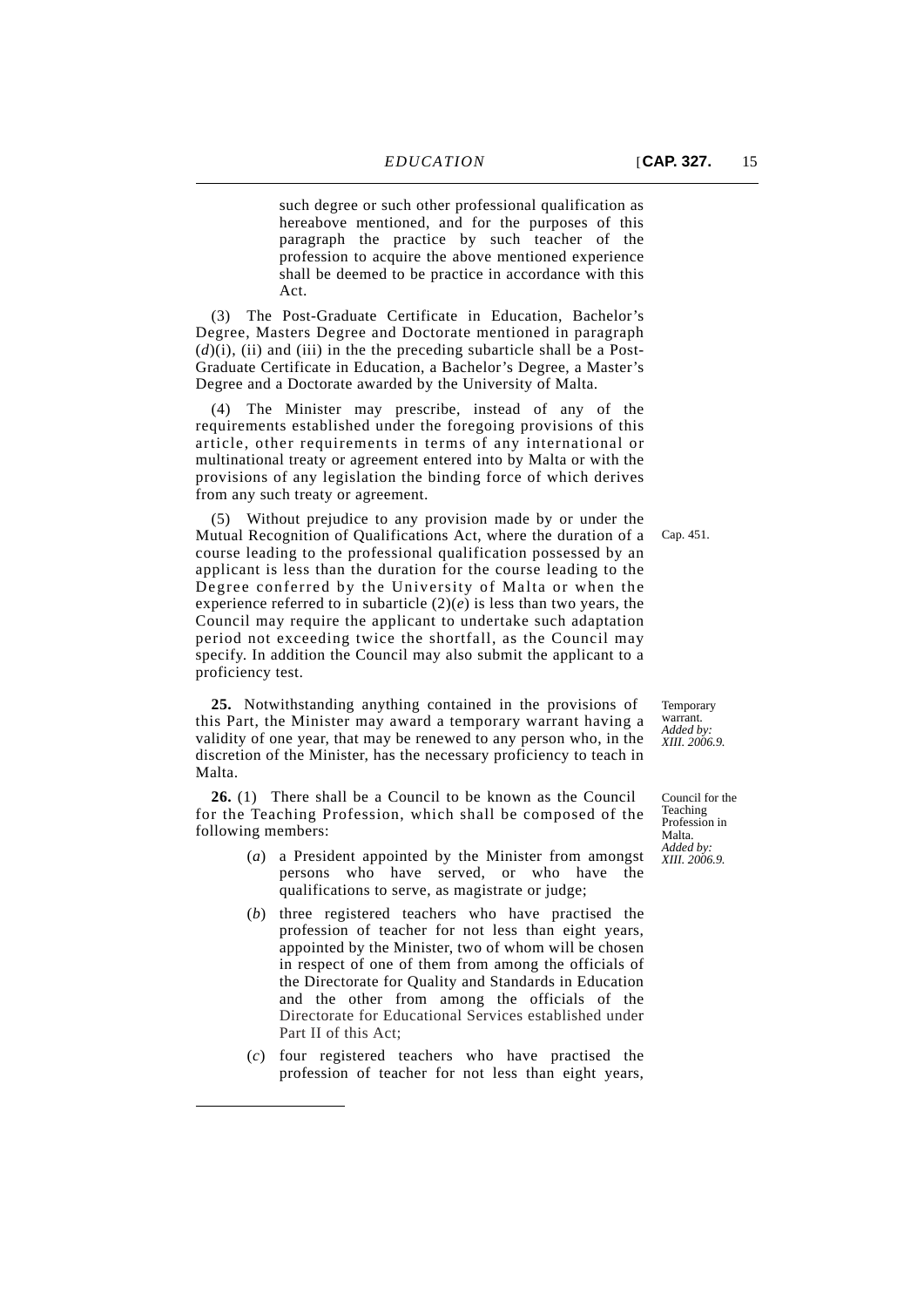elected by and from among all registered teachers, provided that two of whom shall be teaching at the primary level and the other two at the secondary level of education, and in either case one shall be teaching in the State school sector and the other in the non-State school sector, and for the purposes of this paragraph the voting for the election of these members shall be by post according to those procedures as may be prescribed;

- (*d*) two practising registered teachers from among registered teachers and who have practised the profession of teacher for not less than eight years, nominated by that association registered with the Council in accordance with the provisions of this Act and which satisfies the Council that the majority of the registered teachers are its members;
- (*e*) two members nominated by the University from among the permanent academic staff of the Faculty responsible for the education and training of teachers;
- (*f*) a parent nominated by the parents' associations:

Provided that in relation to the first appointments, "teacher" means any person who is qualified to be registered under this Act:

Provided further that for the purpose of paragraph (*d*), the association or associations to make nominations in relation to the first appointment shall be that association or those associations that have the qualifications to be eventually registered under this Act.

(2) The nominations made in terms of the preceding article shall, for the first time, be made within two weeks from a request in writing made therefor by the Minister, and for any subsequent nomination, within one month from the occurrence of any vacancy or when the vacancy arises due to the expiry of the term of office, within one month prior to the said expiry. In the absence of any such nomination, the Minister shall make the appointment from among teachers or parents as the case may be.

(3) The members of the Council shall hold office for a term of three years.

(4) The members of the Council shall, on the expiration of their term of office, be eligible to be re-appointed, but they may not serve the Council for more than three consecutive terms.

(5) In the event that any Council member vacates his office before completing the appointed term, the person appointed in his stead shall be appointed for the remaining period of the original appointment.

(6) The number of members present necessary to constitute a quorum at the meetings of the Council shall be half the members plus one, but subject to the presence of a quorum, the Council may act notwithstanding any vacancy among its members.

(7) The Minister shall designate a public officer to act as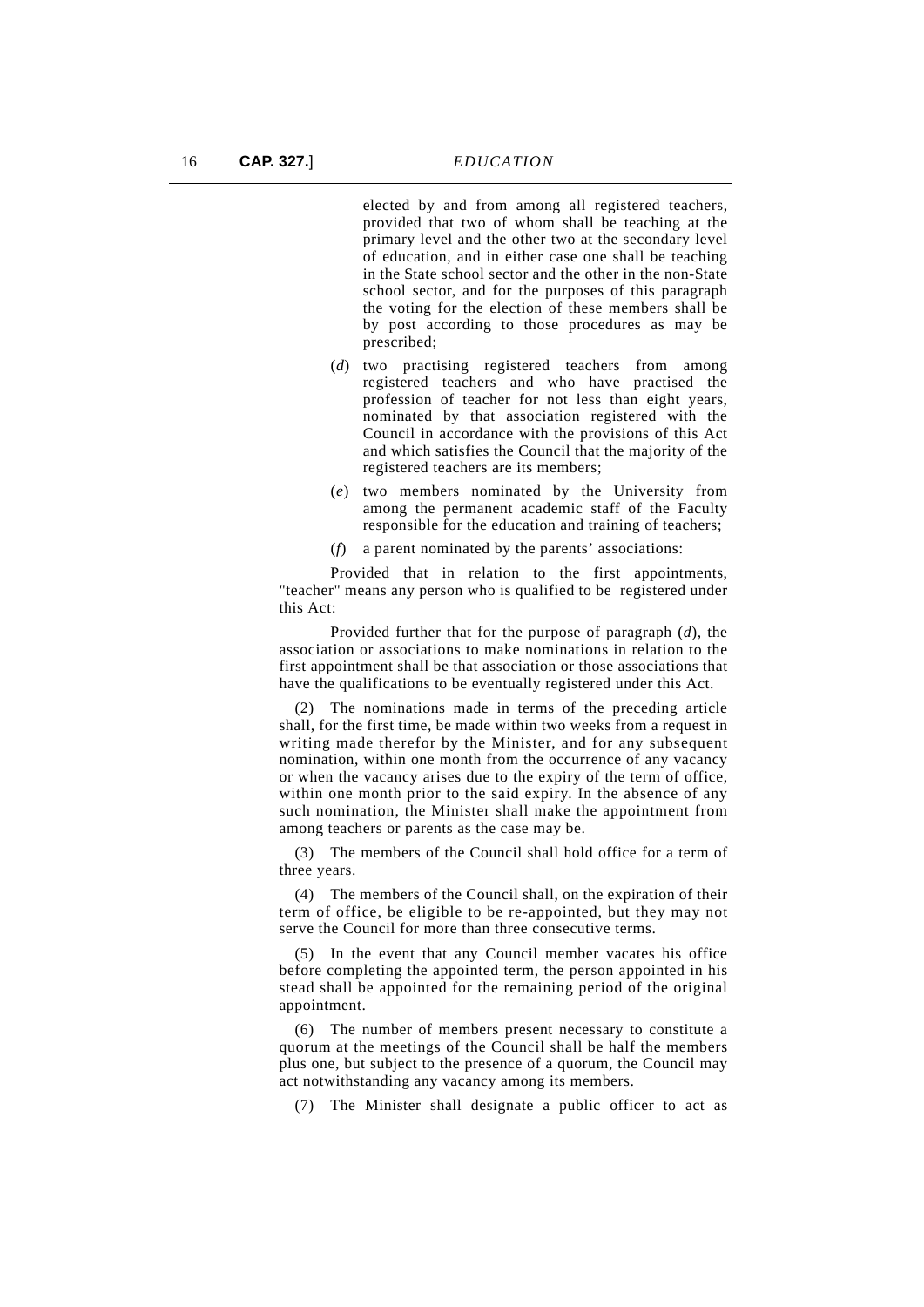(8) The chairperson of the Council shall have both an original vote and, in the case of a tie, a casting vote.

Without prejudice to the aforesaid and to what may be prescribed, the Council may make its own rules and otherwise regulate its own procedures.

(10) The meetings of the Council shall be summoned by the Chairperson and the Council shall meet as often as may be necessary, but at least once every month.

(11) In the exercise of its functions under this Act, the Council may consult with such persons as it may deem appropriate. For such purpose, the Council may invite any such person to attend meetings of the Council.

(12) The Council shall keep a true and correct record of all its proceedings and the Council shall give to the Minister such information as he may require.

**27.** (1) Without prejudice to its other powers and functions, the Council shall regulate the practice of the teaching profession in Malta, and in particular to -

Functions of the Council. *Added by: XIII. 2006.9.*

- (*a*) keep under review and assess education and training standards and on the fitness to teach of each person who chooses to practise the teaching profession;
- (*b*) advise the Minister in relation to these standards, the initial and continuing training of teachers, proficiency, experience and qualifications required for holding and retaining a warrant under this Act;
- (*c*) consider and advise the Minister with regard to applications for comparability and recognition of teaching qualifications;
- (*d*) promote and encourage initiatives which ensure a continuing professional training and development programme for warrant holders;
- (*e*) examine applications for a warrant to practise the teaching profession and make recommendations to the Minister on the award or refusal thereof;
- (*f*) keep an official register of all registered teachers and another register of those holding a temporary warrant given under article 25, and record therein any suspension, cancellation and reinstatement of a warrant;
- (*g*) keep an official register of all teachers' partnerships;
- (*h*) keep such information as may be required in relation to associations representing teachers in Malta and which are registered under the provisions of this Act;
- (*i*) make recommendations to the Minister, following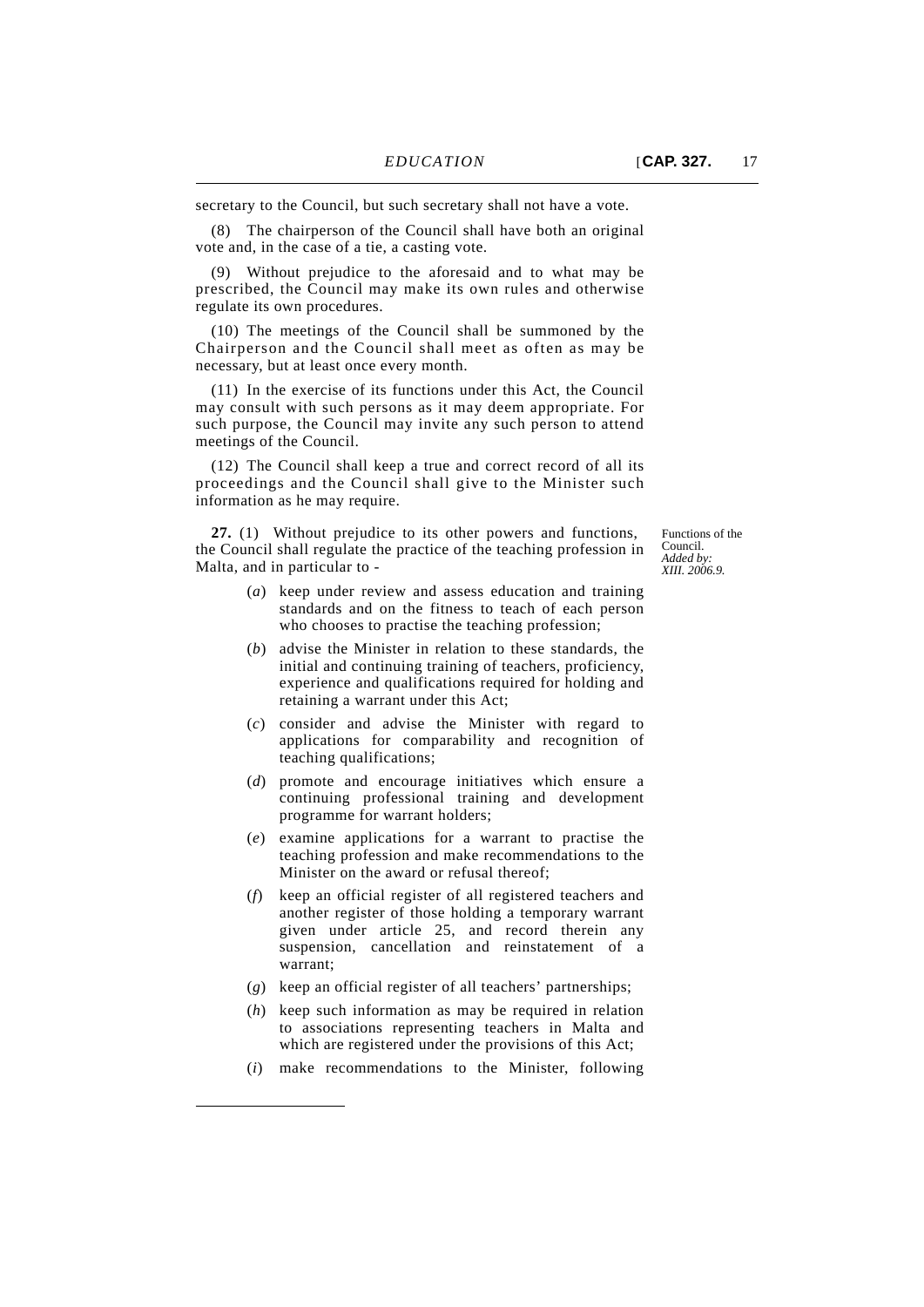consultation with the associations registered under the provisions of this Act, on the code of professional standards and ethics that may be prescribed for the professional behaviour of teachers which among other things shall include references to the respect towards and the promotion of fundamental values in life that are enshrined in the Constitution and in the laws of the land;

- (*j*) inquire into any allegation of professional misconduct, gross negligence or incompetence by a teacher;
- (*k*) advise the Minister on any matter on which the opinion of the Council is sought by the Minister, including any advice on persons who practise the teaching profession while holding a temporary warrant:
- (*l*) perform such other functions as may arise from this Act or any other law, or as may be assigned to it by the Minister.

(2) The Council shall, not later than three months after the end of each year, publish in the Gazette a list of persons or partnerships who on the  $31<sup>st</sup>$  December of the said year, were registered for the first time in the register of teachers or in the register of partnerships of teachers.

(3) The Council shall, in the performance of its functions, keep in consideration the public interest, and draw up and publish a report every three years concerning its activities in general.

**Warrants** *Added by: XIII. 2006.9.*

**28.** (1) Any person seeking to obtain a warrant to practise the teaching profession in Malta shall make an application to the Council which shall be accompanied by all information and relevant documents in support of the application, including certificates issued by the competent authority about the comparability of qualifications and certificates of their authenticity as the Council may require.

(2) The Council shall make a recommendation to the Minister for the issue of a warrant as soon as it is satisfied that the applicant satisfies the minimum requirements established under this Act.

(3) Where, following an adaptation period where necessary, the Council is satisfied that the applicant has successfully completed his training, the Council shall make a recommendation to the Minister for the issue of a warrant.

(4) For the purpose of establishing whether an applicant has successfully completed his training as aforesaid, the Council may submit the applicant to a proficiency test under the provisions of this Act or under regulations issued thereunder.

(5) The Council shall regularly draw the attention of registered teachers to their obligation to periodically carry out programmes of continuous professional development and of up-dating necessary for the standards and the fitness to teach.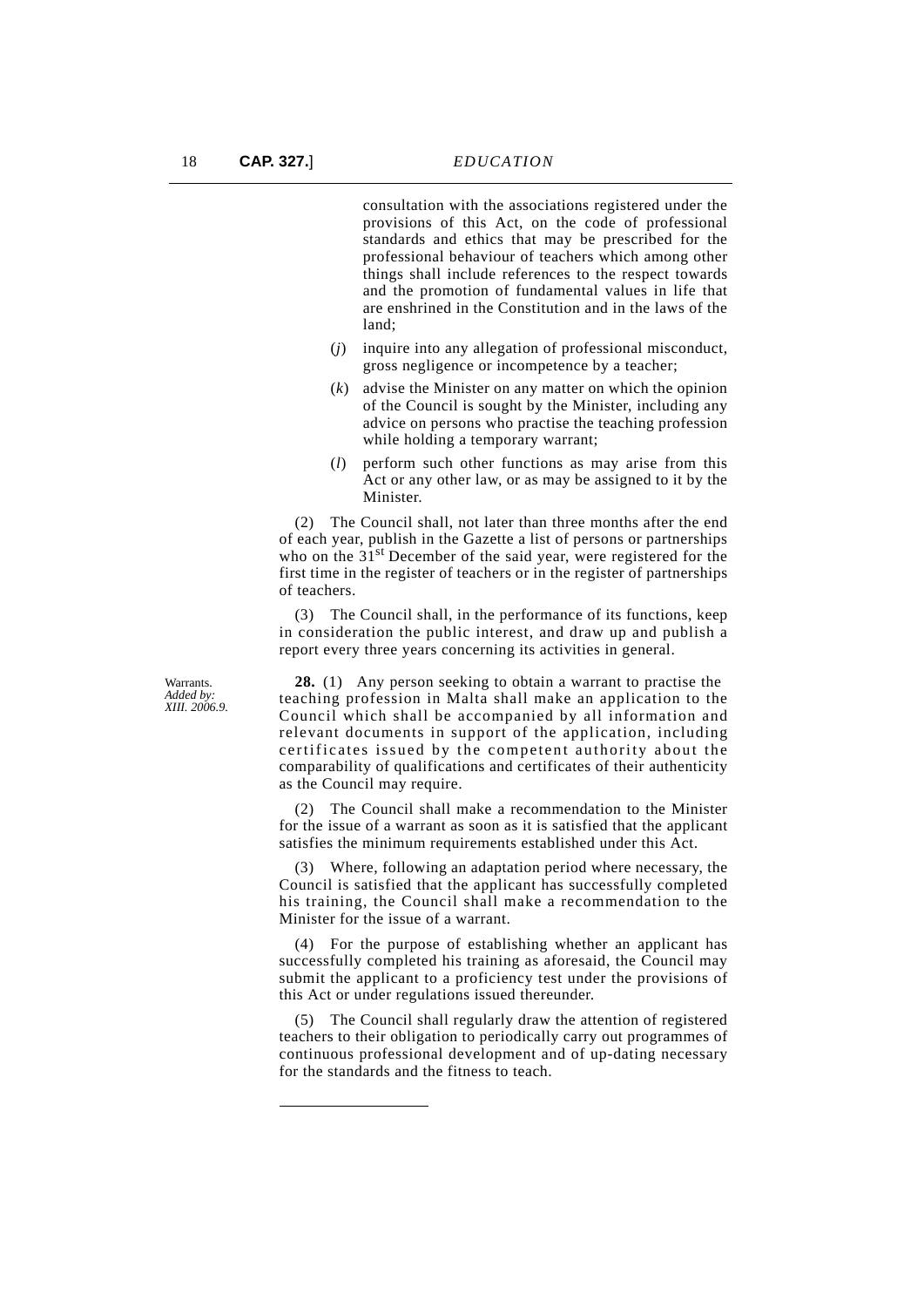(6) The Council shall also periodically request registered teachers to provide it with the necessary information showing which programmes they have followed.

(7) Whenever the case may be, the Council shall draw the attention of a registered teacher of his failure to fulfil this obligation as provided for in this article and shall give him reasonable time to comply therewith.

(8) When a registered teacher continues to ignore the request of the Council to follow programmes of continuous professional development and of updating, the warrant pertaining to the warrant holder may be suspended until such time as the warrant holder proves that he is fulfilling the requirements of the obligation provided for in this article.

**29.** The Council shall consider and make its recommendations on an application for a warrant to practise the teaching profession as soon as is reasonably practicable, but in no case later than four months from the receipt of the application. On making its recommendations to the Minister, the Council shall concurrently notify the applicant of its recommendations, together with the reasons upon which these were based.

**30.** (1) A person shall not be qualified to obtain or shall not retain a warrant in terms of this Act if such person has been convicted by any court of criminal jurisdiction:

- (*a*) for any crime liable to imprisonment for a term exceeding one year; or
- (*b*) of having abused the students' trust or having used violence in their regard; or
- (*c*) of any crime because of which such person may not, in the Council's opinion, be fit to practise the teaching profession in a school.

(2) Where a person loses his warrant following a conviction as is referred to in the preceding subarticle, notice of such loss shall be given by the Minister in the Gazette and shall be communicated by the Council to the person disqualified, unless such person has been interdicted by the judgement itself, and to the Principal of the College and to the Head of school where such person is employed as the case may be.

**31.** (1) The Council shall inquire into any alleged professional misconduct, gross negligence or incompetence in relation to a teacher.

(2) For the purposes of this article, the terms "professional misconduct", "gross negligence", or "incompetence", shall include the following:

- (*a*) obtaining a warrant in a deceitful or fraudulent manner;
- (*b*) contravention against the Code of Ethics established

The Council to assess application for warrant. *Added by: XIII. 2006.9.*

Loss of warrant. *Added by: XIII. 2006.9.*

The Council may conduct inquiries. *Added by: XIII. 2006.9.*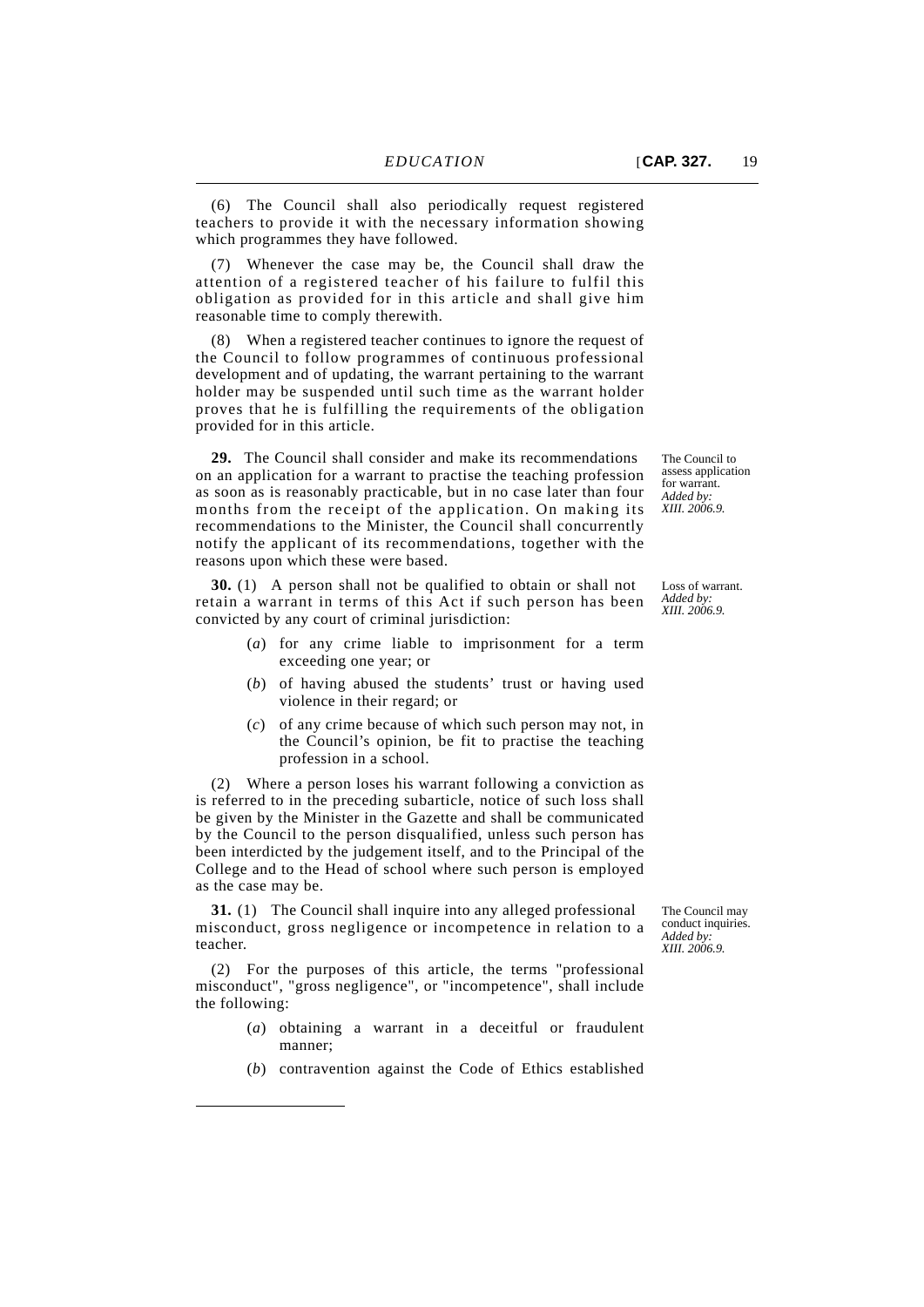under this Act;

- (*c*) failure to comply with regulations with respect to professional standards or practice;
- (*d*) practice or assumption of professional competence for which the person is not qualified or the person concerned is not authorised to practise in terms of his warrant;
- (*e*) acting in a manner which may be detrimental to the teaching profession;
- (*f*) displaying lack of skill in the practice of the teaching profession or in carrying out of a duty or obligation undertaken in the practice of teaching.

(3) Any teacher who is the subject of any inquiry carried out by the Council shall be given all the opportunity to make his defence and bring any evidence in his favour and for such purpose he may be represented by a lawyer or by any other person of his choice.

- (4) On finalising the inquiry the Council shall
	- (*a*) if it finds in favour of the teacher, dismiss the case; or
	- (*b*) if it finds the teacher guilty of the alleged professional misconduct, gross negligence or incompetence, make a report of its findings and submit it to the Minister together with its recommendation for the imposition of any of the following penalties:
		- (i) suspension or cancellation of the warrant subject to such conditions as may be recommended;
		- (ii) suspension or cancellation of the registration of a partnership of teachers;
		- (iii) imposition of conditions to be attached to a warrant;
		- (iv) reprimand;
		- (v) payment to cover the costs of the inquiry;
		- (vi) order the waiver, reduction or refund of any fees charged for services rendered.

(5) On the cancellation of the warrant of a teacher the Council shall strike off the name of such person from the official register of teachers.

(6) The Council's decision whereby an application for a warrant is refused or whereby a warrant is suspended or cancelled shall be notified in writing to the person who has filed the application or to the warrant holder, as the case may be, and to the College Principal and to the Head of school where such teacher practises his profession as the case may be.

(7) For the purposes of this article, the members of the Council have the powers that are or may be conferred under the Inquiries Act, and shall conduct their inquiry as provided for in the same Act.

Cap. 273.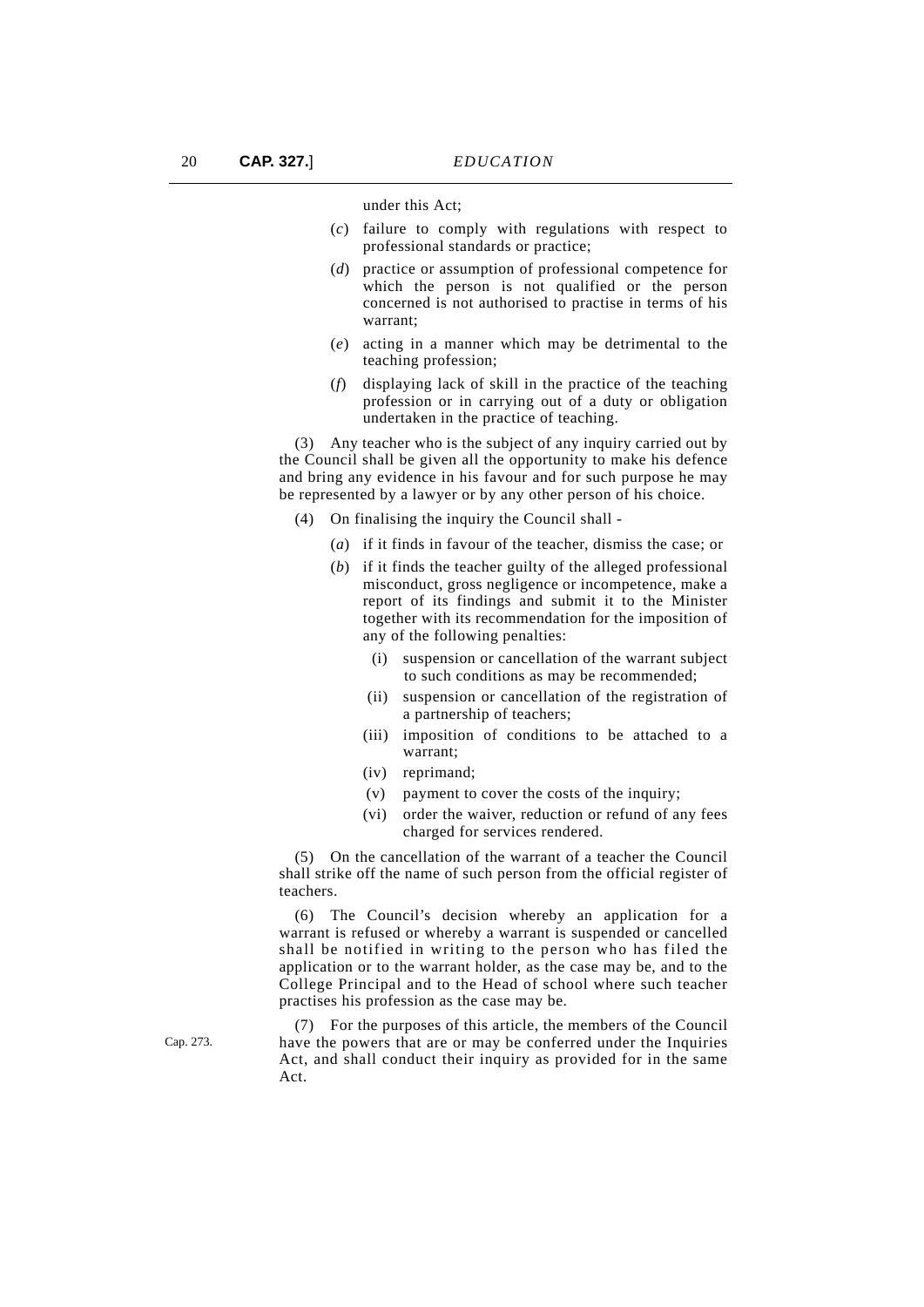**32.** (1) Any person who feels aggrieved by the decision of the Minister, following the recommendations of the Council to refuse an application for the issuing of a warrant, or whereby a warrant is to be suspended or cancelled, under the provisions of this Part, may, within twenty-one days of the notification given to the Minister, appeal to the Court of Appeal in its inferior jurisdiction.

(2) Notwithstanding that an appeal has been instituted in accordance with the provisions of this article, the warrant shall be considered as suspended or cancelled, as the case may be, pending the final decision of the Court of Appeal.

(3) The Minister responsible for justice may make regulations prescribing the fees that shall be payable in the Registry of the Court in connection with appeals under this article:

Provided that until such time as fees are so prescribed by the Minister responsible for justice, the fees payable with respect to appeals to that Court shall be the fees applicable to the Court of Magistrates (Malta).

(4) The Board established under article 29 of the Code of Cap. 12. Organization and Civil Procedure shall make rules establishing the form of such appeals and any other matters related thereto.

**33.** The Minister may, on the recommendation of the Council, and upon application to this effect, restore the warrant to a person who is disqualified to hold or who forfeits such warrant in terms of article 30, or remove such suspension or cancellation as recommended in terms of article 31, if the applicant meets such requirements that may be prescribed. Where the warrant of the teacher has been reinstated, such teacher is to be again registered in the official register.

**34.** (1) An association of teachers is an association of teachers established with the primary aim of promoting the principles, values and standards related to the practice of the teaching profession.

(2) Any association of teachers may make an application to the Council to be registered as an association of teachers for the purposes of this Act.

(3) An association shall be qualified to be registered under this article if it proves to the Council that it has a membership of at least ten registered teachers and that it conforms with such other conditions as may be prescribed. An association shall submit together with the application a list of members and such other information as the Council may require to process the application.

(4) The Council shall have the power to require any association registered under this article to produce such records and information regarding the association and its members as the Council may reasonably require from time to time.

Minister may reinstate warrant. *Added by: XIII. 2006.9.*

Association of teachers. *Added by: XIII. 2006.9.*

*XIII. 2006.9.*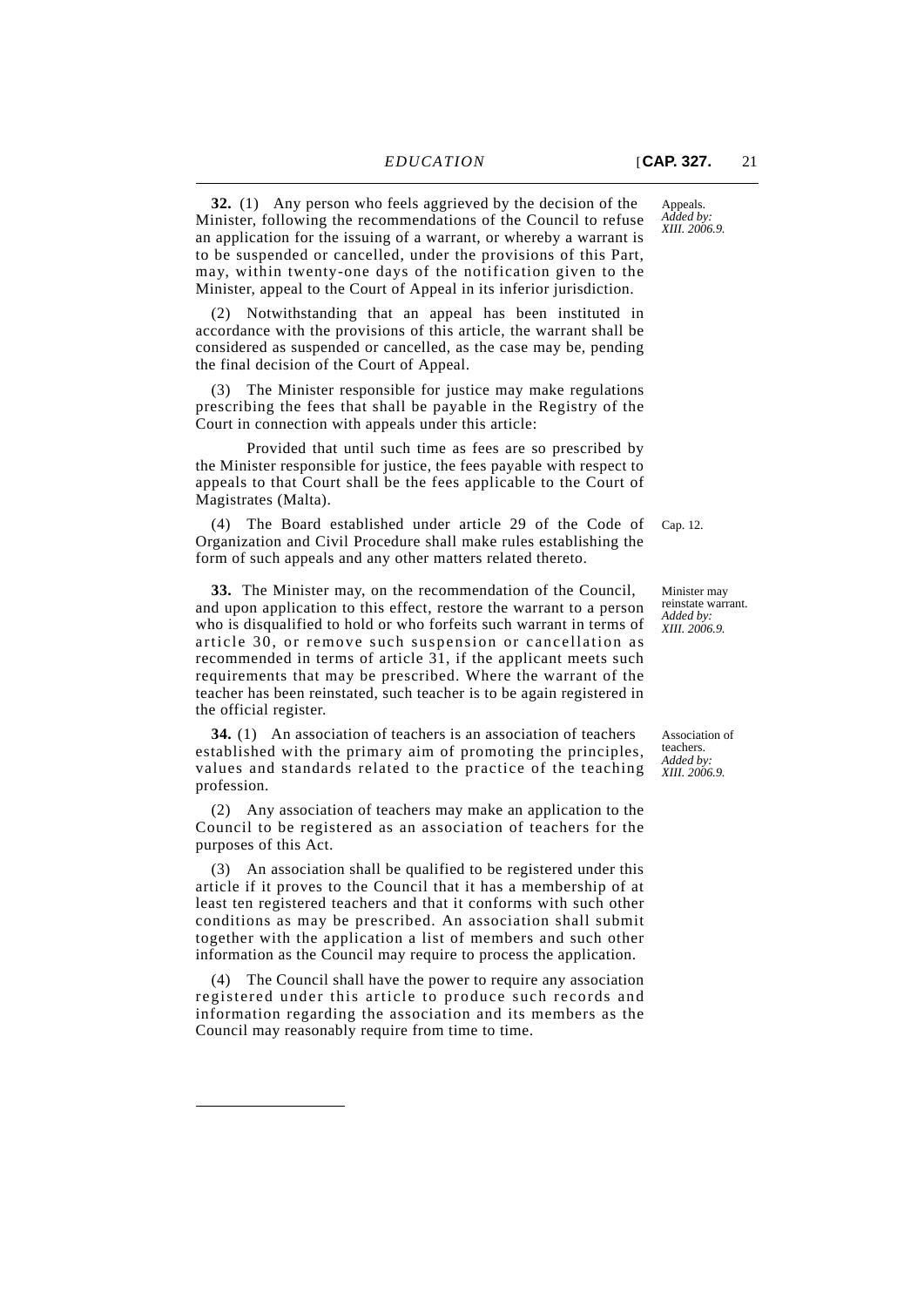**35.** (1) Two or more warrant holders may form a civil partnership, in this Act referred to as a "partnership of teachers", having for its exclusive object the practice of the teaching profession and such powers as are necessary for the attainment of the objects of the partnership.

(2) No person, other than a warrant holder, may be a partner in a partnership of teachers.

(3) Any such partnership shall, when duly formed according to law and on payment of the prescribed fee, be registered with the Council and upon registration the partners shall, for as long as it is so registered, be authorised to act in the name and on behalf of the partnership which shall be entitled to the designation "Teachers" as part of its name.

(4) Every such partnership shall give to the Council such information as the Council may reasonably require or as may be prescribed, and shall give notice to the Council of any relevant changes in any information previously given to the Council within fifteen days after the date on which the change occurs.

**36.** Notwithstanding the provisions of any other law or any other agreement to the contrary, the following provisions shall apply to a partnership of teachers under this Act:

- (*a*) the partners shall be jointly and severally responsible for the actions and omissions of each and every one of them in the performance of their professional duties, the maintenance of the required professional standards and conduct and generally in the fulfilment of their obligations under this Act or any other applicable law, and shall also be jointly and severally liable for any loss or damage resulting therefrom;
- (*b*) any act or thing that may be done by a warrant holder may be done by one or more of the partners in the name of the partnership; and any act or thing done in the name of the partnership shall be done by one or more of the partners;
- (*c*) the responsibilities and liabilities for anything done or omitted to be done during the period in which a person was a partner in a partnership of teachers shall not cease, in respect of such person, by his retirement, death or other cause by which he ceases to be a partner.

**37.** The provisions of articles 30, 31 and 32 shall apply to partnerships of teachers as they apply *mutatis mutandis* to teachers.

**38.** (1) Any person who, for the purpose of obtaining a warrant or registering a partnership of teachers under the provisions of this Act, knowingly gives any false information or

**Conditions** applying to a partnership. *Added by: XIII. 2006.9.*

Applicability of articles to partnerships. *Added by: XIII. 2006.9.*

Offences and penalties. *Added by: XIII. 2006.9.*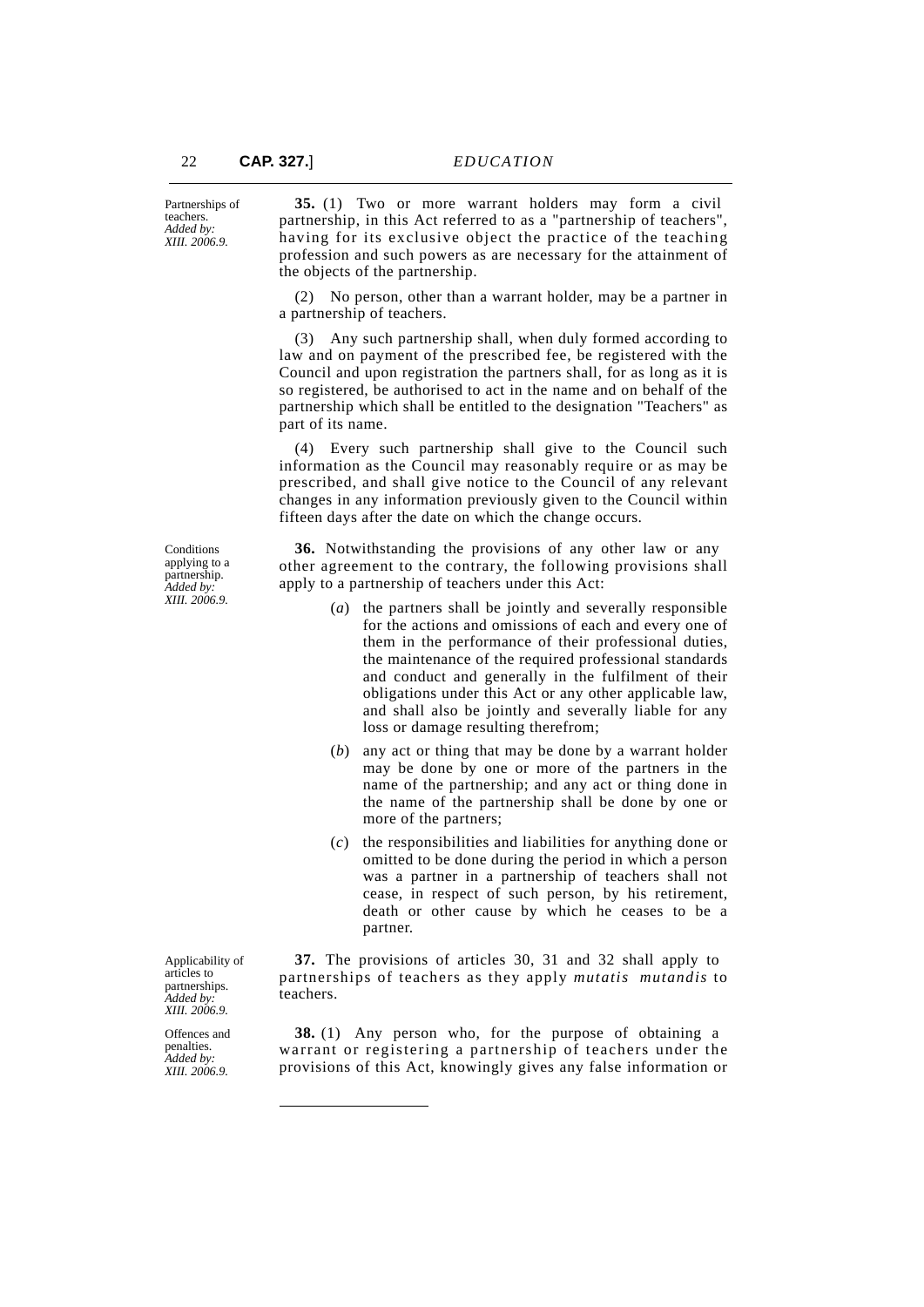otherwise acts in a deceitful or fraudulent manner, shall be guilty of an offence and shall, on conviction, be liable to a fine *(multa)* not exceeding one thousand liri or to imprisonment not exceeding twelve months or to both such fine and imprisonment.

(2) Any person who is found guilty of any other offence against any provision of this section of this Act shall be liable on conviction to a fine *(multa)* not exceeding five hundred liri, or to three months imprisonment or to both such fine and imprisonment, and in the case of a continuing offence to a fine *(multa)* of five liri for each day during which the offence continues, subject to a maximum of two thousand liri.

(3) Any person who, not being the holder of a warrant or a temporary warrant issued under this Act, practises the teaching profession or carries out any education practice in contravention of the provisions of this Act, shall be guilty of an offence against this Act.

(4) Any person who uses the words "Teachers" in relation to a partnership of teachers where such partnership is not registered in accordance with the provisions of this Act, or in any manner whatsoever makes use of a name falsely implying the existence of a partnership of teachers registered as aforesaid shall be guilty of an offence against this Act.

(5) For the purpose of this article and subject to such regulations as may be prescribed, a person shall not be deemed to be in contravention of the provisions of this Act if such person is practising the teaching profession during an adaptation period or when in training, in any case under supervision in a licensed school or in any other manner as the Council may decide.

(6) Subject to the provisions of subarticle (5), no person or any other organisation shall employ any person other than a registered teacher or a person holding a temporary warrant for the purpose of practising the teaching profession.

(7) The provisions of this Act establishing offences shall be without prejudice to the provisions of any other law establishing offences and punishments in respect of the same acts or omissions and shall not, in particular, affect the application of any higher punishment under any other law.

**39.** Where, following an inquiry under the provisions of article 31, the Council finds a teacher guilty of any breach of professional conduct or of the Code of Ethics, the Council may impose such administrative fines as recommended to the Minister and that the Minister may prescribe.

**40.** The Minister may, after consultation with the Council, make regulations not inconsistent with the provisions of this Part of this Act, to give better effect to any of such provisions and generally to regulate the teaching profession, and, without prejudice to the generality of the foregoing, such regulations may in particular include provisions with respect to -

Administrative fines. *Added by: XIII. 2006.9.*

Minister may make regulations. *Added by: XIII. 2006.9.*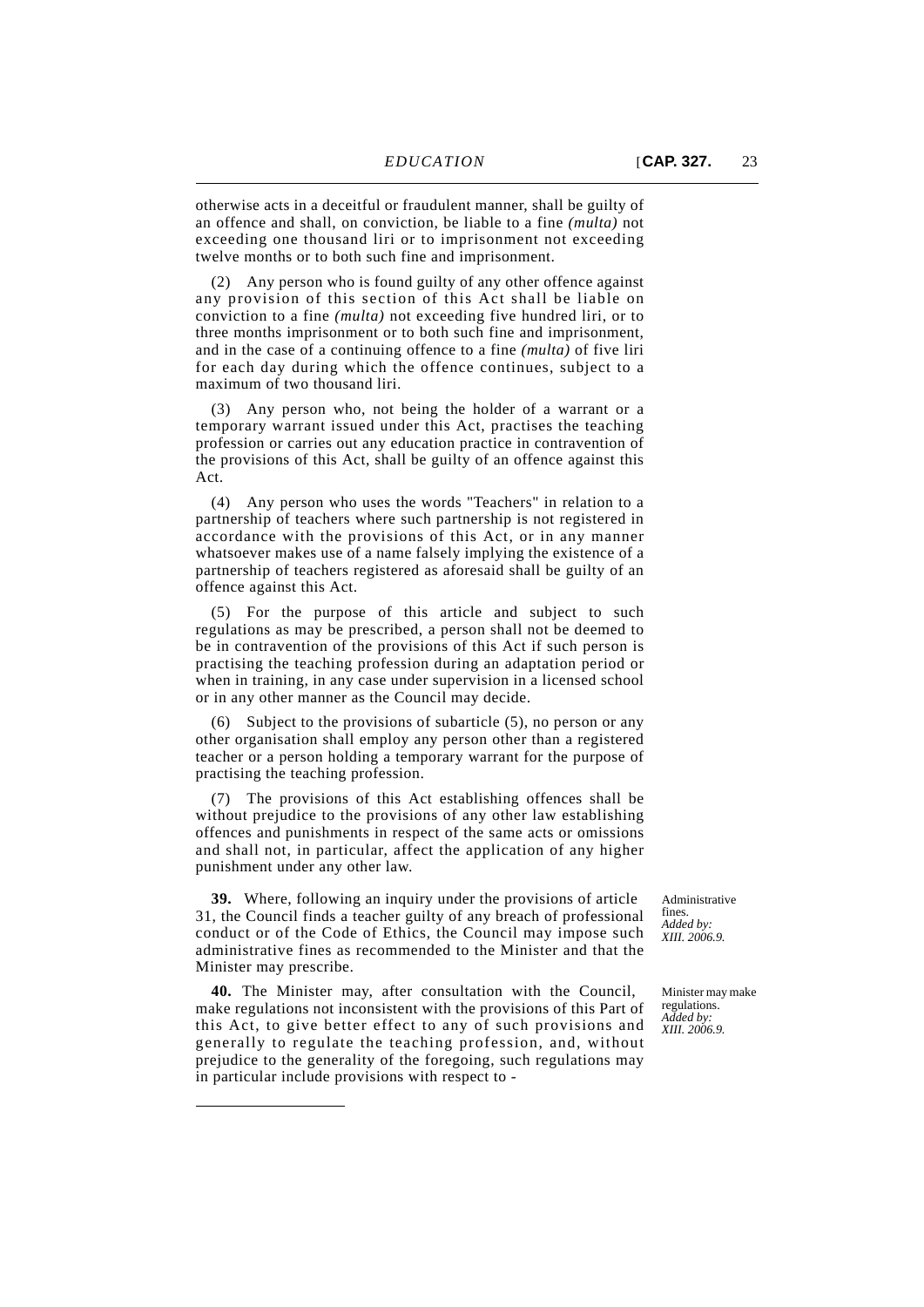- (*a*) the establishment of standards, practices, procedures and other duties in the exercise of the profession of a teacher;
- (*b*) the professional conduct and code of ethics of teachers and the standards of competency and integrity to be kept by the profession
- (*c*) the requirements, conditions and frequency in relation to the programmes of continuous professional development for the maintenance of a warrant;
- (*d*) the work which can be performed and the services which can be rendered in terms of a warrant, and the terms and conditions which can be attached to such warrant;
- (*e*) the fees that may be charged by the Council in connection with the issue of a warrant, for the making of any registration under this Act, those annual or periodic fees that the Council may deem necessary for its operatioin under the provisions of this Act;
- (*f*) the fees that may be charged by teachers for their professional services;
- (*g*) the procedures to be followed in cases of professional misconduct;
- (*h*) the engagement of persons who are employed to work in a school by virtue of a temporary warrant;
- (*i*) the forms, conduct certificates and other ancillary matters connected with the application for a warrant, a test to establish the legal capacity, the procedures connected with the nomination of members to the Council, and relating to any other procedure which may be adopted by the Council;
- (*j*) the appointment, composition and procedures of committees or sub-committees which the Council may feel necessary to appoint for any one of its functions;
- (*k*) any matter which is required or is authorised by this Act to be prescribed.

**41.** (1) Any person who on the coming into force of this Part is in possession of a permanent warrant obtained under Part II of this Act before the entry into force of this Part shall be deemed to be a warrant holder with the same rights and obligations inasmuch as such warrant had been issued in accordance with the provisions and conditions of this Part.

(2) A person shall be deemed to remain eligible for a permanent warrant under the provisions of this Act before having been amended if on the date of the coming into force of this Part:

> (*a*) would have already been enrolled in a course leading to a Masters' degree from the University or so a

Saving. *Added by: XIII. 2006.9.*